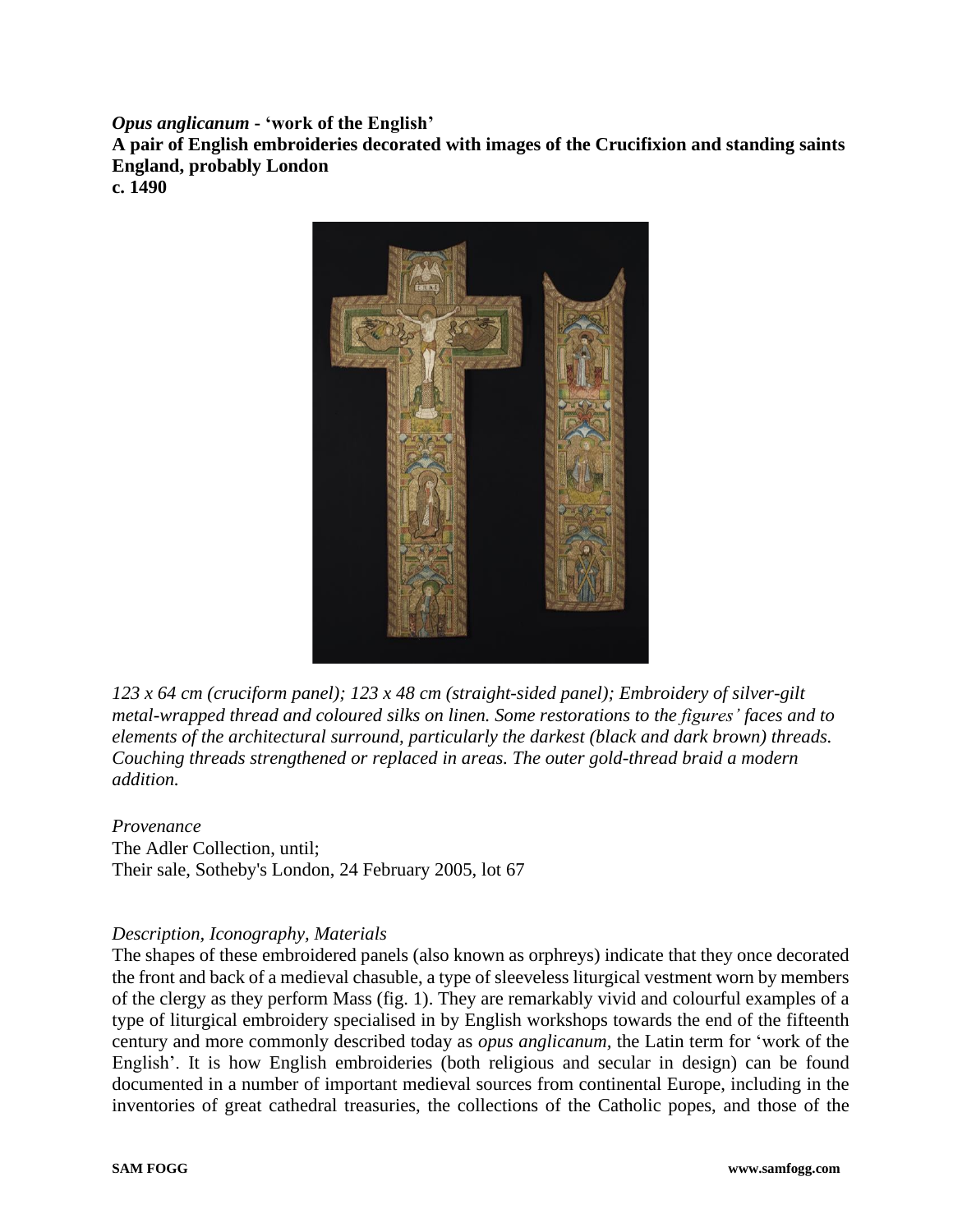nobility and monarchy of France. For example, according to the thirteenth-century chronicler Matthew of Paris, Pope Innocent IV had a particular passion for English embroideries. By the time our panels were produced, in around 1490, opus anglicanum was being bought in high volume by English churches too, and powerful religious figures such as the archbishop of Canterbury, Cardinal John Morton (c. 1420-1500), are known to have commissioned large suites of vestments for distribution to favoured churches and monastic foundations.

Our two panels differ in shape from one another, with a cruciform panel that would have adorned the back of the chasuble, and a narrow, rectangular counterpart made to cover the chest. The former of the two depicts the figure of Christ crucified on the cross between two angels who hold out chalices in order to collect the blood running from his nail wounds. Below him in individual architectural compartments are the Virgin, shrouded in an ermine-lined mantle, and Saint John who holds his hands clasped in a mixture of prayer and grief. Above Christ's head is a large, white, haloed dove, holding the titulum inscribed with the traditional letters INRI [Jesus of Nazareth, King of the Jews] in its claws. Its counterpart panel is embroidered with single figures standing, like Mary and John, in individual niches, and holding attributes that identify them as Saint James (with his pilgrim's hat and staff) at the top, and Saint Andrew (with his x-shaped cross) at the bottom. The central figure is somewhat androgynous in character, but may be intended to represent Mary Magdalene (holding an ointment pot with which she anointed Christ's wounds).

The vivid, shimmering effect made by the silks on both panels was achieved by laying unwound threads, also known as floss, across the surface of a stiffened linen support before couching them down in a few sporadic places, so that the fibres appear to float and billow from the surface. This was a time-saving exercise adopted by embroiderers of *opus anglicanum* in the latter half of the fifteenth century, but one that simultaneously created dazzling results. The silks and gold threads that cover every inch of these panels were ingeniously worked in ways that create incredible variations of texture, colour, and lustre. As a result, light flashes across their shimmering surfaces, which flare and recede as they move.

Layered vestiges of eighteenth and nineteenth century silk fabrics hidden under both panels' wide gold braiding, along with the shape of the cutaway neckline visible along their top edges, reveal the secrets of a long history of alteration and reuse, and though they are over 500 years old, it is clear that they remained in service well into the modern period.

## *Context and dating*

Chasubles are made for use during the Mass, and routinely incorporate imagery intended to expound upon the themes recounted by the priesthood during such ceremonies. As a result (and in a tradition that continues to this day), many medieval chasubles depicted the scene of the Crucifixion, the iconographic significance of which was brought into sharp focus during those moments when the priest physically turned his back on the congregation in order to prepare the Sacraments on the altar (fig. 2). As the priest enacted the liturgy and raised the chalice of communion wine above his head, the embroidered angels who are shown collecting the blood running from Christ's wounds in similar vessels are there to suggest that we would have been witnessing the very moment of transubstantiation, when the wine is miraculously transformed into the Saviour's blood.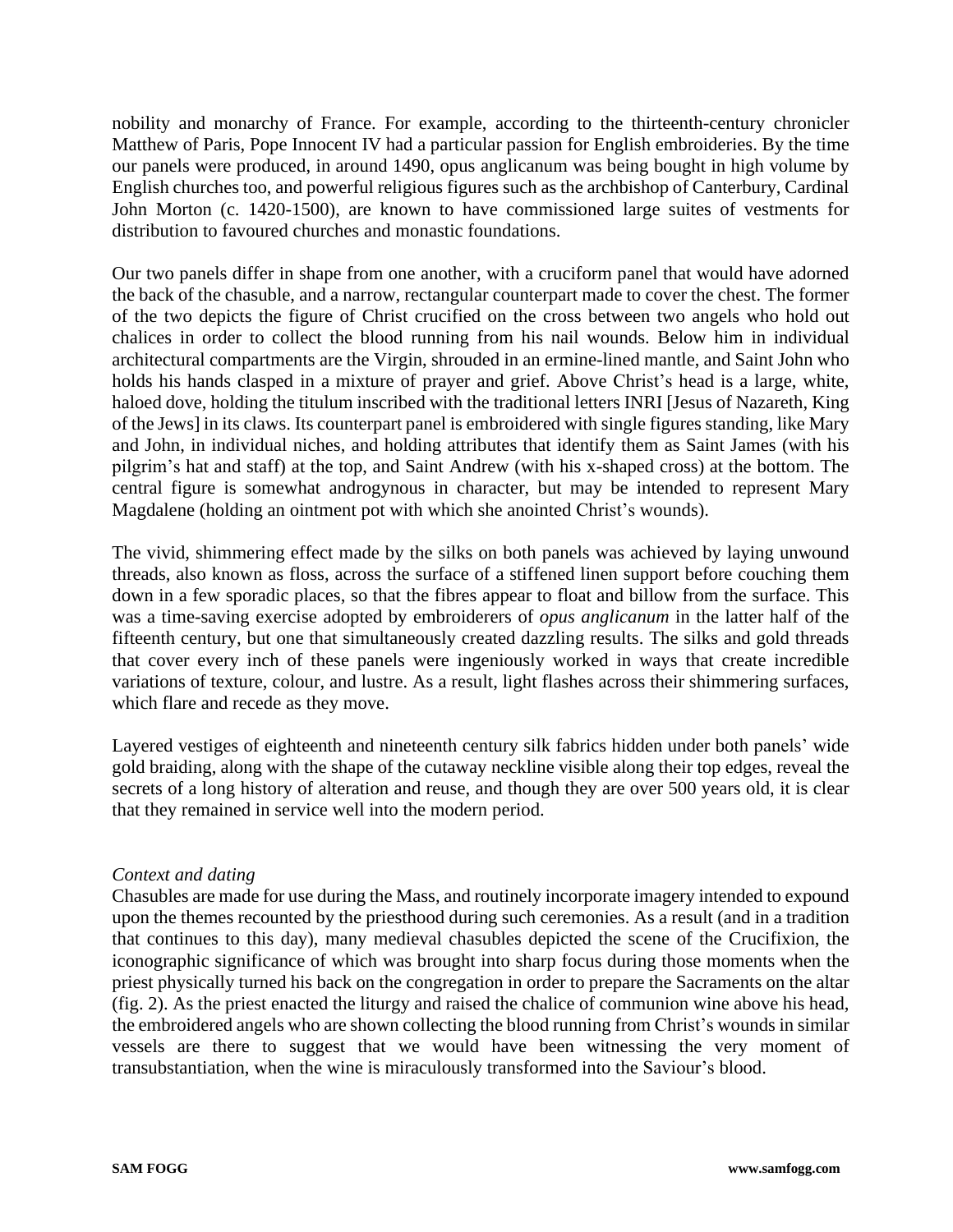English embroideries of the late fifteenth century were made in great numbers, and represent the last great manifestation of English church embroidery before the Reformation, when Henry VIII's conflict with the Church of Rome, and the subsequent reforms imposed upon the Church of England first by him and then his zealous son Edward VI, led to the widespread destruction of ecclesiastical furnishings and liturgical textiles. Surviving accounts detailing the forced removal of vestments, altarcloths and other textiles from their treasuries, to be sold off and cut up for reuse, or worse, burnt for their precious metal-wrapped threads, make for heartbreaking reading.<sup>1</sup>

The techniques used in the decoration of our embroideries, and the stylistic treatment of their figures and architectural motifs, are closely related to a number of late fifteenth-century examples fortunate enough to have survived. Amongst these, a full cope at Arundel Castle incorporates very similar fleurs-de-lys at the top of each of the ogival arches on its orphrey panels, along with a similar format of crenelated architecture and blocky, faceted supporting pillars (fig. 3). We know from the rebus incorporated onto its red velvet that it was commissioned by or for John Morton (the same patron mentioned above) and was one of a number of luxury English embroideries owned by this wealthy ecclesiastic. Since Morton became a cardinal in 1493 and included a cardinal's hat in his rebus following this appointment, it must date to before this moment due to the absence of this motif, and it is likely that our panels were made at a similar moment in time.<sup>2</sup>

<sup>1</sup> Kay Staniland, *Medieval Craftsmen: Embroiderers*, London, 1991, pp. 68-69.

<sup>2</sup> C. Browne, G. Davies and M.A. Michael, *English Medieval Embroidery: Opus Anglicum* (New Haven and London, 2016), p. 263.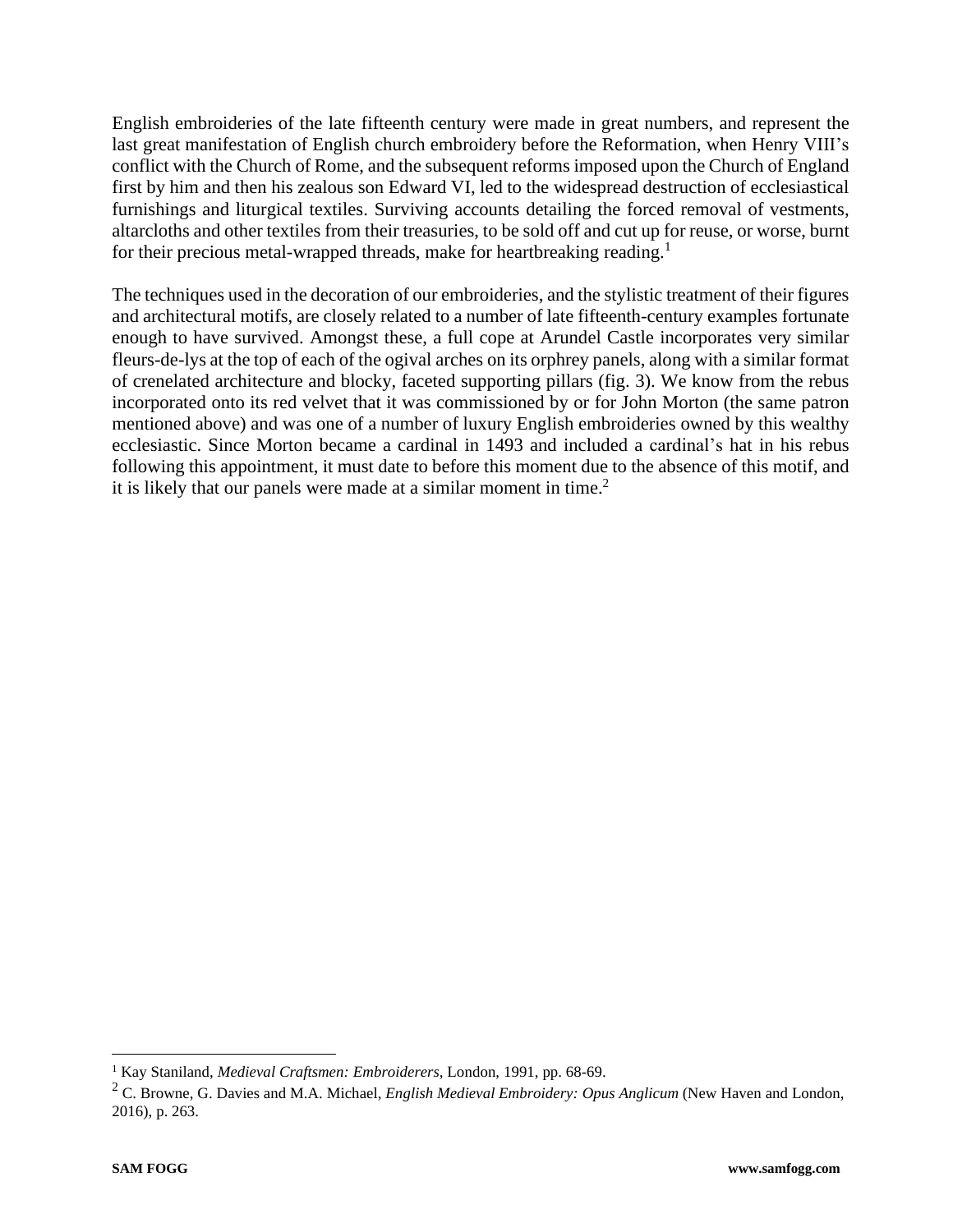

Fig. 1 Master of Saint Augustine Scenes from the Life of Saint Augustine c. 1490 152.1 x 163.8 cm; Oil, gold, and silver on panel New York, Metropolitan Museum of Art, Cloisters Collection, inv. 61.199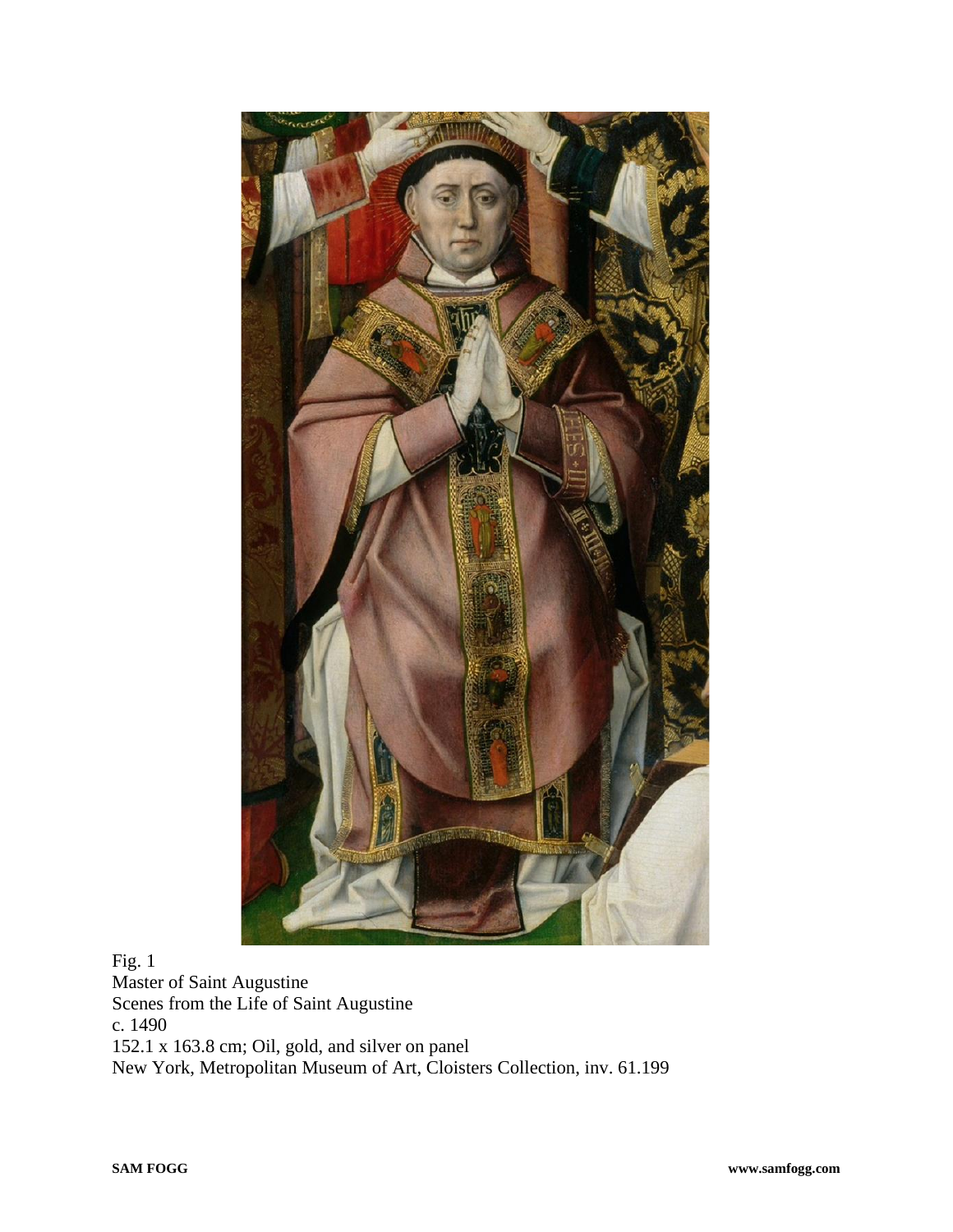

Fig. 2 Master of Aachen The Mass of Saint Gregory (detail) c. 1500 162 x 83.5 cm; Oil on panel Utrecht, Museum Catharijneconvent, inv. RMCC s6